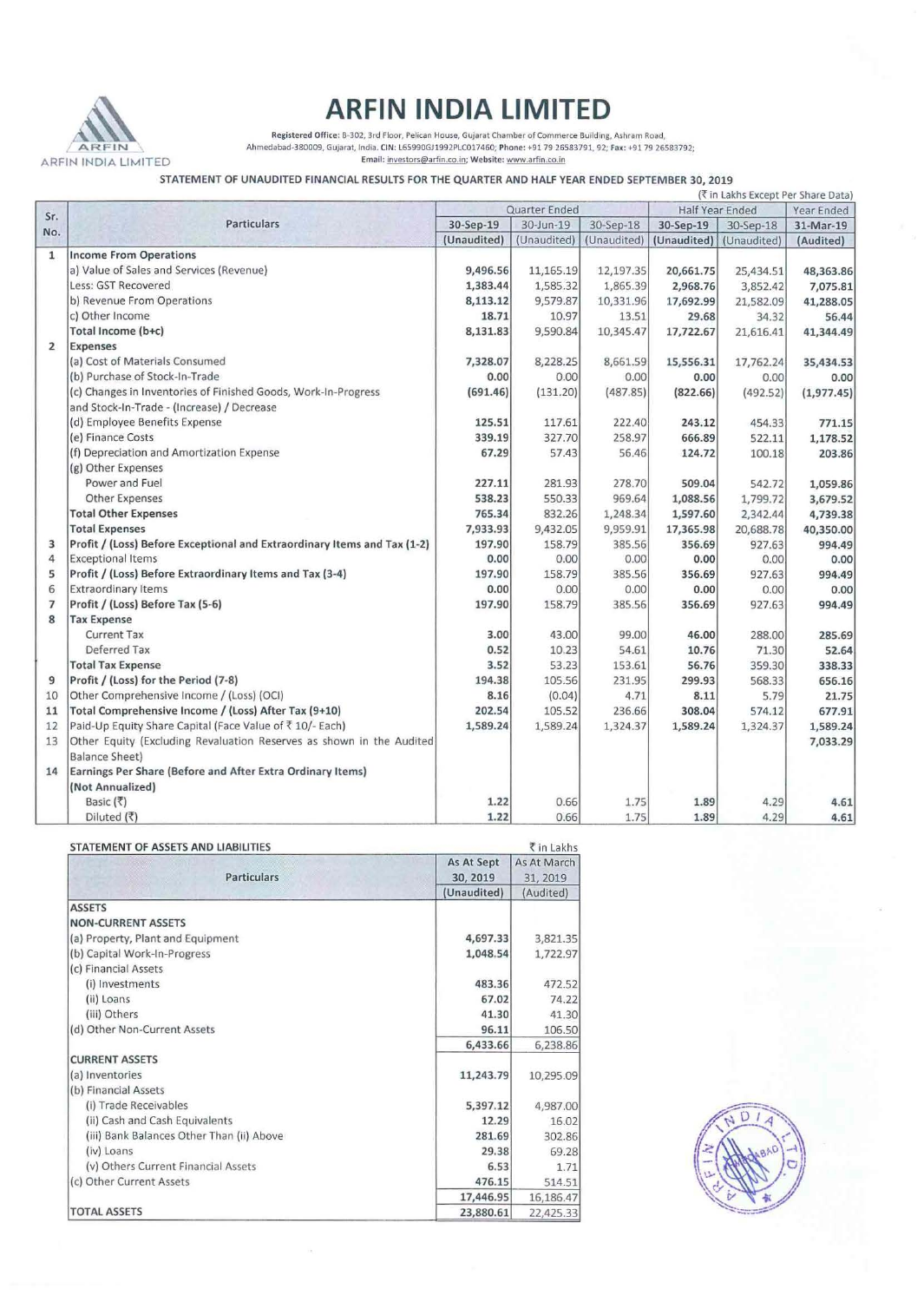| <b>EQUITY AND LIABILITIES</b>      |           |           |
|------------------------------------|-----------|-----------|
| <b>EQUITY</b>                      |           |           |
| (a) Equity Share Capital           | 1,589.24  | 1,589.24  |
| (b) Other Equity                   | 7,341.34  | 7,033.29  |
|                                    | 8,930.58  | 8,622.53  |
| <b>LIABILITIES</b>                 |           |           |
| <b>NON-CURRENT LIABILITIES</b>     |           |           |
| (a) Financial Liabilities          |           |           |
| (i) Borrowings                     | 1,496.05  | 1,062.63  |
| (ii) Other Financial Liabilities   | 0.00      | 0.00      |
| (b) Provisions                     | 30.42     | 27.42     |
| (c) Deferred Tax Liabilities (Net) | 302.83    | 289.34    |
|                                    | 1,829.30  | 1,379.39  |
| <b>CURRENT LIABILITIES</b>         |           |           |
| (a) Financial Liabilities          |           |           |
| (i) Borrowings                     | 10,604.17 | 10,088.24 |
| (ii) Trade Payables                | 2,054.10  | 1,864.20  |
| (iii) Other Financial Liabilities  | 238.74    | 280.95    |
| (b) Other Current Liabilities      | 44.81     | 19.78     |
| (c) Provisions                     | 178.92    | 170.24    |
|                                    | 13,120.73 | 12,423.41 |
| TOTAL EQUITY AND LIABILITIES       | 23,880.61 | 22,425.33 |

| CASH FLOW STATEMENT FOR SIX MONTHS ENDED                            | ₹ in Lakhs  |             |  |
|---------------------------------------------------------------------|-------------|-------------|--|
|                                                                     | As At Sept  | As At Sept  |  |
| <b>Particulars</b>                                                  | 30, 2019    | 30, 2018    |  |
|                                                                     | (Unaudited) | (Unaudited) |  |
| (A) CASH FLOW FROM OPERATING ACTIVITIES                             |             |             |  |
| Profit / (Loss) Before Tax                                          | 356.69      | 927.63      |  |
| Adjustments for:                                                    |             |             |  |
| Depreciation and Amortization                                       | 124.72      | 100.18      |  |
| Interest and Finance Charges                                        | 666.89      | 522.11      |  |
| Interest income                                                     | (8.98)      | 8.23        |  |
| (Gain) / Loss on Fixed Assets Sold / Discarded (Net)                | 4.67        | 0.00        |  |
| Others                                                              | 0.00        | 0.00        |  |
| <b>Operating Profit Before Working Capital Changes</b>              | 1,143.99    | 1,558.14    |  |
| Adjustments for Changes in Working Capital:                         |             |             |  |
| (Increase) / Decrease in Trade Receivables, Loans & Advances and    | (336.68)    | 1,514.05    |  |
| <b>Other Assets</b>                                                 |             |             |  |
| (Increase) / Decrease in Inventories                                | (948.69)    | (726.06)    |  |
| Increase / (Decrease) in Trade Payables, Other Liabilities and      | 169.90      | 488.89      |  |
| Provisions                                                          |             |             |  |
| (Increase) / Decrease Other Non Current Assets                      | 17.60       | 20.79       |  |
| Increase / (Decrease) Other Non Current Liabilities                 | 3.00        | 2.00        |  |
| <b>Cash Generated From Operations</b>                               | 49.11       | 2,857.81    |  |
| <b>Income Taxes Paid</b>                                            | 36.81       | 420.00      |  |
| <b>Net Cashflow From Operating Activities</b>                       | 12.30       | 2,437.81    |  |
| (B) CASH FLOW FROM INVESTING ACTIVITIES                             |             |             |  |
| (Purchase) / Sale of Fixed Assets                                   | (1,025.37)  | (1,247.43)  |  |
| Additions in Capital Work-in-Progress                               | 674.43      | 308.64      |  |
| Proceeds From Sale of Fixed Assets                                  | 20.00       | 0.00        |  |
| Purchase of Non Current Investments                                 | 0.00        | 0.00        |  |
| Investments in Bank Deposits (with Original Maturity over 3 Months) | 21.17       | 54.15       |  |
| <b>Interest Received</b>                                            | 8.98        | (8.23)      |  |
| <b>Net Cashflow From Investing Activities</b>                       | (300.79)    | (892.87)    |  |
| (C) CASH FLOW FROM FINANCING ACTIVITIES                             |             |             |  |
| Increase / (Decrease) in Share Capital & Capital Reserve            | 0.00        | 0.00        |  |
| Proceeds / (Repayment) from Long Term Borrowings                    | 435.72      | 209.58      |  |
| Proceeds / (Repayment) from Short Term Borrowings                   | 515.93      | (920.18)    |  |
| Payment of Dividend & Dividend Tax thereon                          | 0.00        | (318.80)    |  |
| Interest and Finance Charges                                        | (666.89)    | (522.11)    |  |
| <b>Net Cashflow from Financing Activities</b>                       | 284.76      | (1,551.51)  |  |
| Net Increase / (Decrease) in Cash and Cash Equivalents (A+B+C)      | (3.72)      | (6.56)      |  |
| Cash and Bank Balances at the Beginning of the Period               | 16.02       | 25.93       |  |
| Cash and Bank Balances at the End of the Period                     | 12.29       | 19.37       |  |

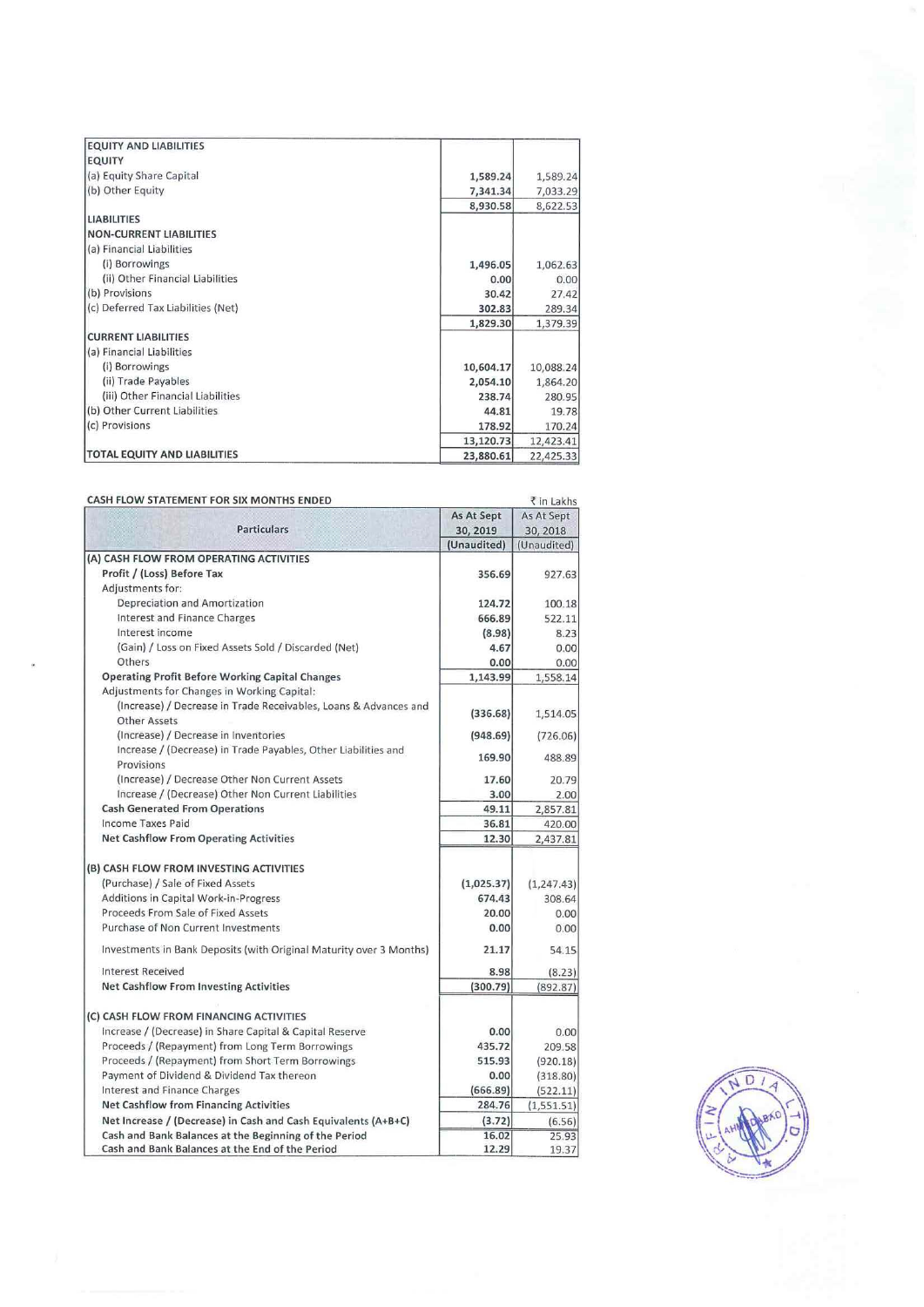### Notes:

1. The Company has only one reportable primary business segment as per Ind AS 108 i.e. manufacturing and trading of non-ferrous metals.

2. These Unaudited Financial Results have been prepared in accordance with the Indian Accounting Standards ("Ind AS") notified under Section 133 of the Companies Act, 2013 read with the Companies (Indian Accounting Standards) Rules, 2015 as amended and other Accounting Principles generally accepted in India.

3. The above Unaudited Financial Results along with Cash Flow Statement have been reviewed by the Audit Committee and approved and taken on record by the Board of Directors in their meetings held on Monday, November 11, 2019.

4. The above Unaudited Financial Results for the quarter and half year ended September 30, 2019 were subjected to a "limited review" by the statutory auditors of the Company. An unqualified / unmodified report has been issued by them thereon.

5. Figures for the previous periods are Re-classified / Re-arranged / Re-grouped, wherever necessary, to correspond with the current period's Classification / Disclosure.

6. The managing director and chief financial officer certificate in respect of the above results in terms of regulation 33 of the SEBI (Listing Obligations and Disclosure Requirements) Regulations, 2015 has been placed before the board of directors.

7. Tax expenses for the quarter and half year ended September 30, 2019 reflect changes made vlde the Taxation Laws (Amendment) Ordinance, 2019 as applicable to the Company.

8. The Company does not have any Exceptional or Extra-Ordinary items to report for the above periods.

Place: Ahmedabad Date: November 11, 2019



On Behalf of Board of Directors For, Arfin India Limited waterich. A prech

Mahendra R. Shah

Chairman & Executive Director (DIN: 00182746)